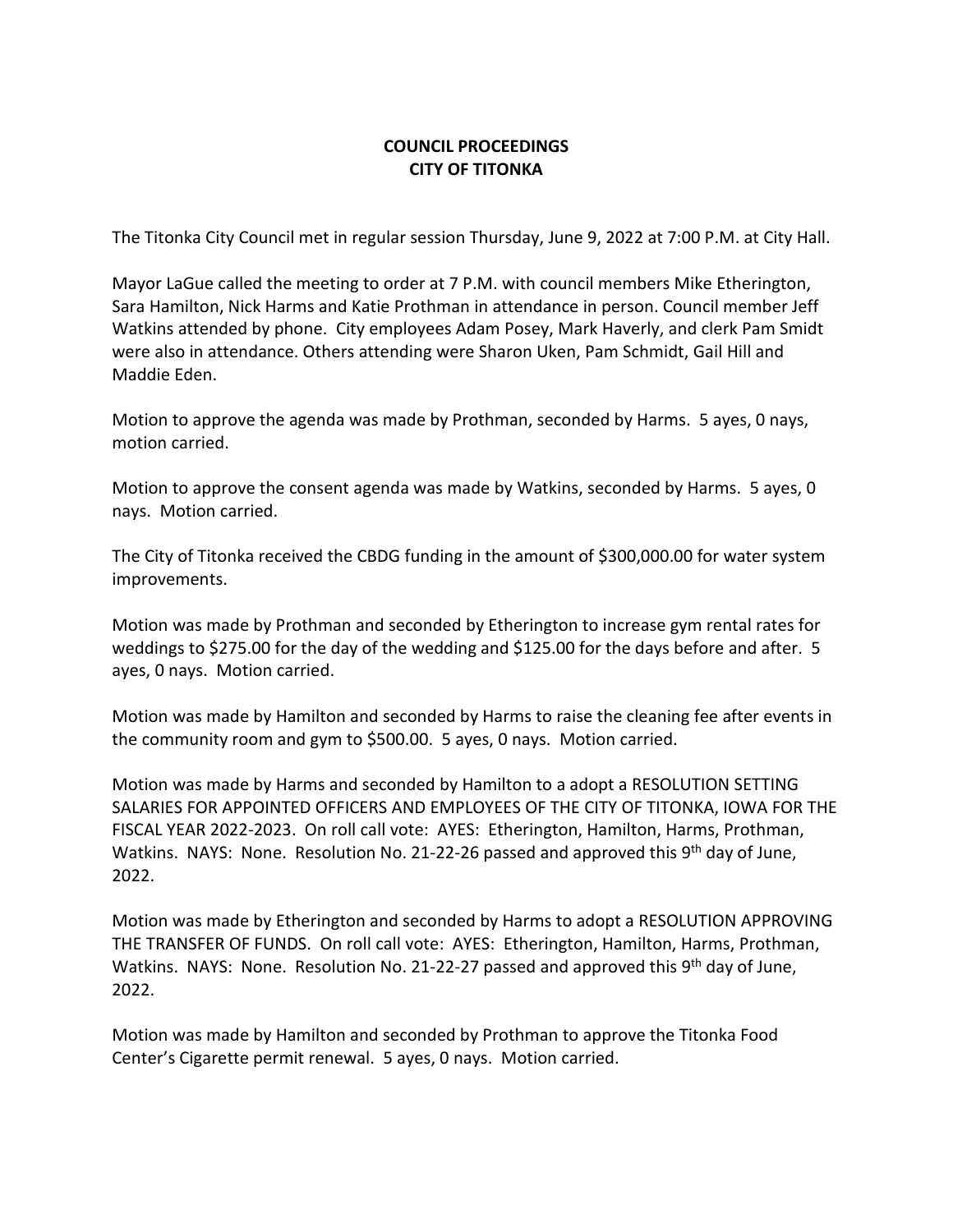Motion was made by Etherington and seconded by Watkins to approve outdoor service areas for Smidty's and Reeb's pending verification of dramshop insurance for Indian Days June 25 & 26. 5 ayes, 0 nays. Motion carried.

Motion was made by Etherington and seconded by Prothman to adopt the RESOLUTION APPROVING THE CITY CREDIT CARD. On roll call vote: AYES: Etherington, Hamilton, Harms, Prothman, Watkins. NAYS: None. Resolution 21-22-28 passed and approved this 9th day of June, 2022.

Motion was made by Hamilton and seconded by Etherington to adopt the RESOLUTION APPROVING THE LIBRARY CREDIT CARD. On roll call vote: AYES: Etherington, Hamilton, Harms, Prothman, Watkins. NAYS: None. Resolution 21-22-29 passed and approved this 9th day of June, 2022.

Motion was made by Hamilton and seconded by Harms to update the Gas Utility O & M Plan and receive an electronic and paper copy in the amount of \$925.00. 5 ayes, 0 nays. Motion carried.

Motion was made by Etherington and seconded by Harms to accept a quote from New Hampton Repair to purchase a vaporizer for the gas plant in the amount of \$50,451.73. 5 ayes, 0 nays. Motion carried.

The council read a letter of complaint concerning the closure of the public restroom on Main Street. No action was taken at this time.

Motion was made by Harms and seconded by Prothman to change the date of the July council meeting to Tuesday, July 12, 2022. 5 ayes, 0 nays. Motion carried.

Motion was made by Hamilton and seconded by Prothman to pay the city insurance quarterly. 5 ayes, 0 nays. Motion carried.

Motion was made by Etherington and seconded by Harms to hire Visu-Sewer for storm sewer jetting not to exceed the amount of \$2500. 5 ayes, 0 nays. Motion carried.

Motion to adjourn was made by Etherington and seconded by Prothman. Meeting adjourned at 9:15 P.M.

## /s/ Pam Smidt, City Clerk

## ATTEST:

## /s/David LaGue, Mayor

**RECEIPTS: \$88,028.95:** General Fund: 10,982.62, Library: 1.51, Road Use: 2,583.35, Trust & Agency: 437.64, Emergency Fund: 20.72, L.O.S.T Fund: 6,915.51, Tax Increment Financing: